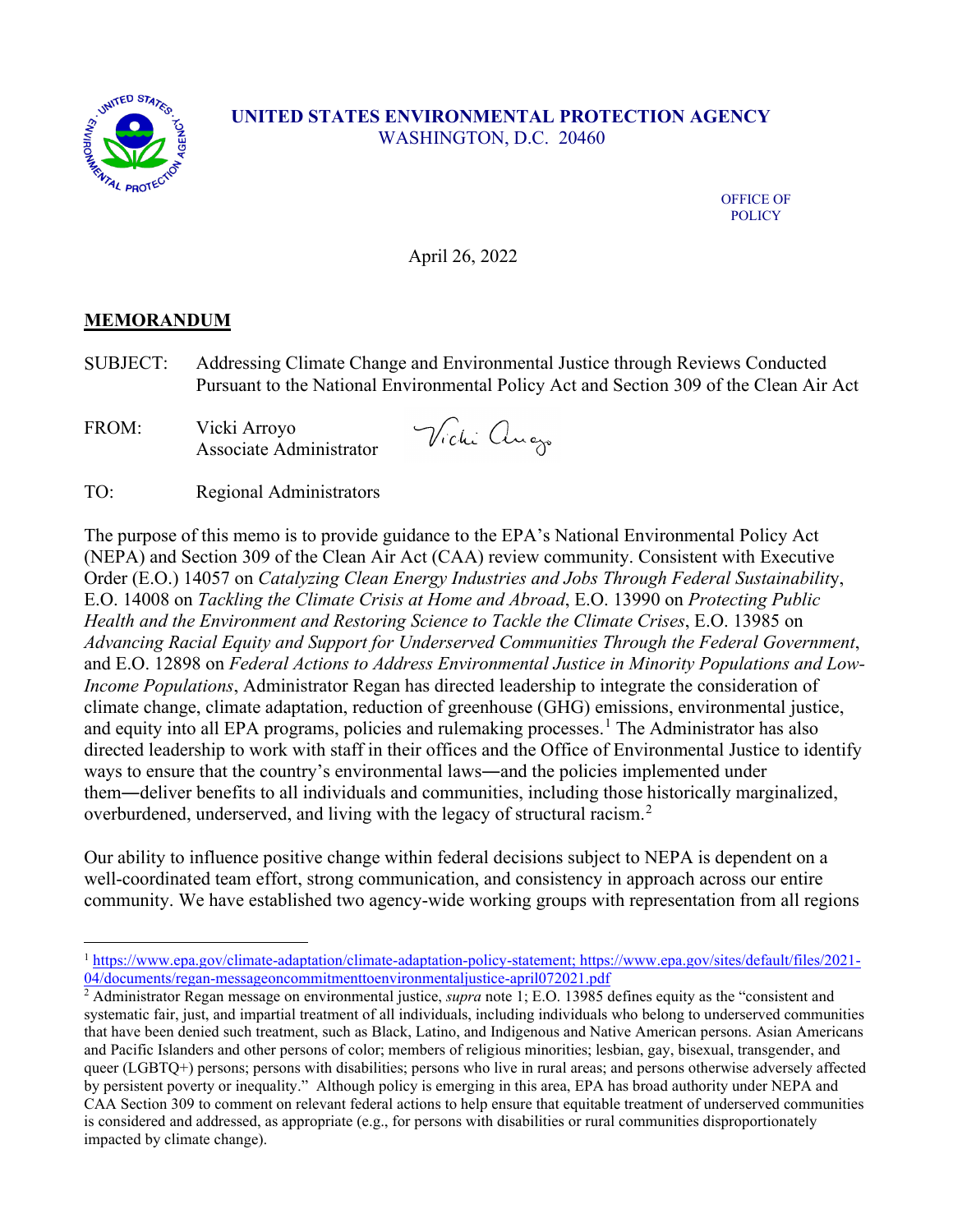that have informed our recommendations on recent policy initiatives including recommendations to the Council on Environmental Quality (CEQ), recent comment letters on environmental impact statements (EISs), and recommendations within this memorandum. These working groups will continue to support activities around climate change, environmental justice, and NEPA, inform EPA's policy development, and assist in EPA's CAA Section 309 reviews of other federal agencies' EISs. It is important that these workgroups and our CAA Section 309 work also reflect the overlap between efforts to combat the climate crisis and to advance environmental justice and equity. Reducing GHG emissions reduces longer term disproportionate risks to already overburdened communities, building climate resilience reduces current disproportionate climate risks, and considering climate-related impacts on disadvantaged communities is an essential part of identifying and addressing disproportionate cumulative impacts, consistent with Section 219 of E.O. 14008.

NEPA requires federal agencies to disclose and assess the environmental impacts of proposed federal actions, together with all practicable mitigation measures. [3](#page-1-0) EPA is mandated by the CAA Section 309 to review all federal actions subject to NEPA's EIS requirements, to make those reviews public, and to refer to CEQ proposed actions that the Administrator determines are unsatisfactory from the standpoint of public health or welfare or environmental quality. EPA's unique policy review authority under CAA Section 309 provides EPA an opportunity to help ensure lead agencies disclose, assess, and mitigate the impacts of GHG emissions, and build climate change resilience. This is particularly important for carbon-intensive federal proposals or infrastructure. CAA Section 309 also provides EPA the authority to help ensure lead agencies to fully analyze environmental justice concerns and fully address those concerns, as appropriate.[4](#page-1-1) Under NEPA and CAA Section 309, EPA regions engage early with federal agencies in the scoping and drafting of their NEPA documents to help ensure the meaningful involvement of communities with environmental justice concerns, reduce adverse environmental impacts, consider alternatives, and improve environmental outcomes. This review responsibility places EPA in a unique position to help assist and encourage federal agencies to fulfill the requirements of NEPA, including as they align with the letter and spirit of the executive orders related to climate, environmental justice, and equity.

Through this memorandum, EPA reaffirms our commitment to consistently applying climate change and environmental justice policy principles through the EPA review process conducted pursuant to NEPA and CAA Section 309. To assist NEPA/309 program staff, please find attached information on climate change and environmental justice tools and practices that should be used for continued implementation of this executive direction. In addition, EPA regions are encouraged to seek early engagement and cooperating agency status on proposed federal actions to help federal agencies identify climate change and environmental justice impacts and consider adopting measures at the earliest instance to improve environmental outcomes. Throughout the NEPA process, regions should encourage the full disclosure of all associated environmental impacts as well as promote steps to incorporate GHG mitigation and resilience and to address disproportionate impacts on overburdened and underserved communities.

<span id="page-1-0"></span><sup>&</sup>lt;sup>3</sup> NEPA Section  $102(2)$ (a) also directs agencies to, among other things, ensure the integrated use of the environmental design arts in planning and decision-making―which supports including climate resilient design in federal proposals.

<span id="page-1-1"></span><sup>4</sup> See also, [Pres. Memo], providing that "The Environmental Protection Agency, when reviewing environmental effects of proposed action of other federal agencies under section 309 of the Clean Air Act, 42 U.S.C. section 7609, shall ensure that the involved agency has fully analyzed environmental effects on minority communities and low-income communities, including human health, social, and economic effects." https://www.govinfo.gov/content/pkg/WCPD-1994-02- 14/pdf/WCPD-1994-02-14-Pg279.pdf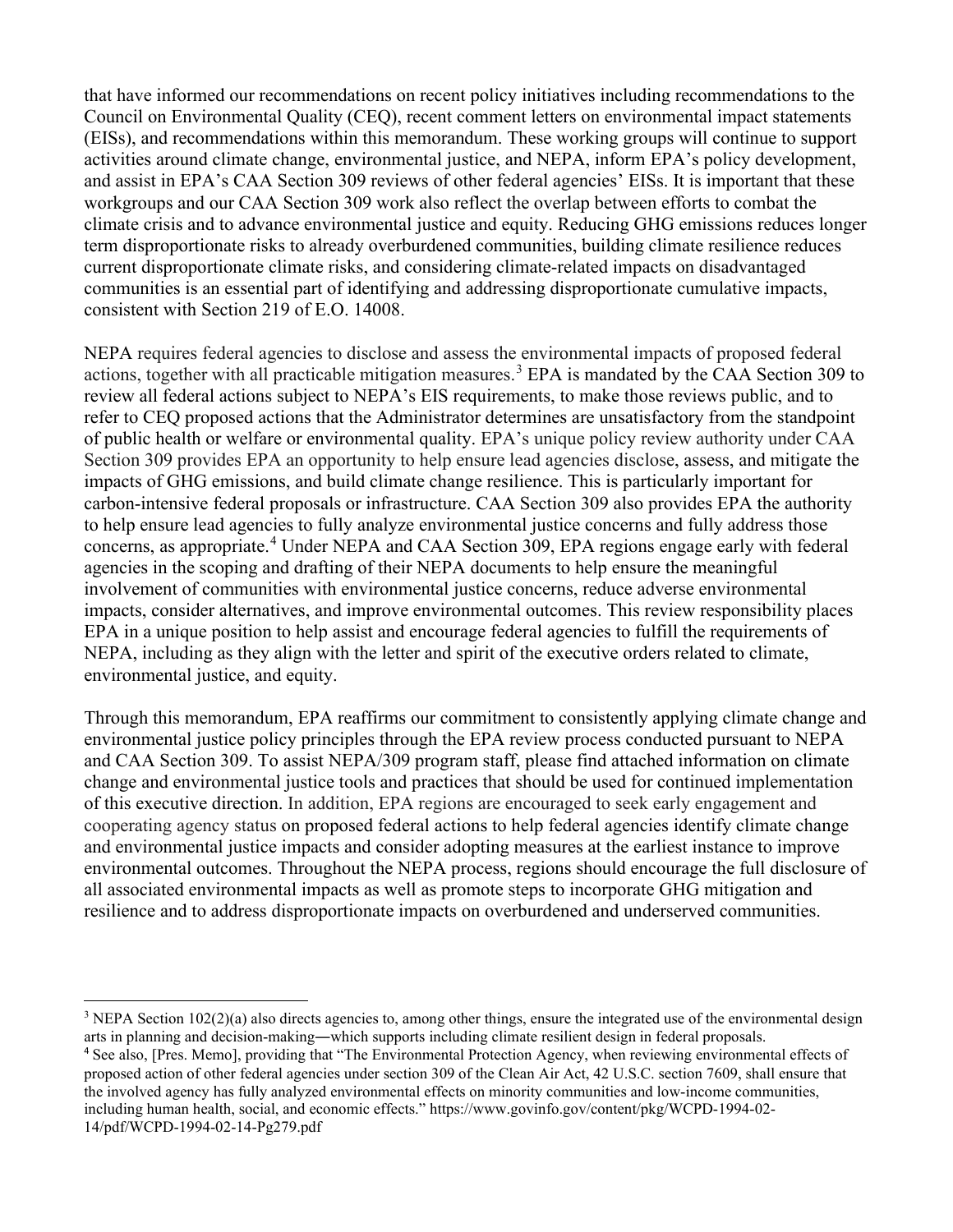Regions are encouraged to identify and share opportunities for improvement with the NEPA/309 Program National Program Manager to help advance our efforts. I look forward to working with you to advance climate and environmental justice considerations as an integral part of EPA's review process pursuant to NEPA and CAA Section 309.

Attachment 1: Tools for Addressing Climate Change through Reviews Conducted Pursuant to the National Environmental Policy Act and Section 309 of the Clean Air Act

Attachment 2: Tools for Addressing Environmental Justice through Reviews Conducted Pursuant to the National Environmental Policy Act and Section 309 of the Clean Air Act

cc: Deputy Regional Administrators Jeff Prieto, General Counsel Melissa Hoffer, Principal Deputy General Counsel Phil Fine, Principal Deputy Associate Administrator for Policy Jennifer Macedonia, Deputy Associate Administrator for Policy Robert Tomiak, Director, Office of Federal Activities Al McGartland**,** Director, National Center for Environmental Economics Matthew Tejada, Director, Office of Environmental Justice Joel Scheraga, Senior Advisor for Climate Adaptation Helen Serassio, Associate General Counsel Regional NEPA Compliance Division Directors Regional NEPA Compliance Coordinators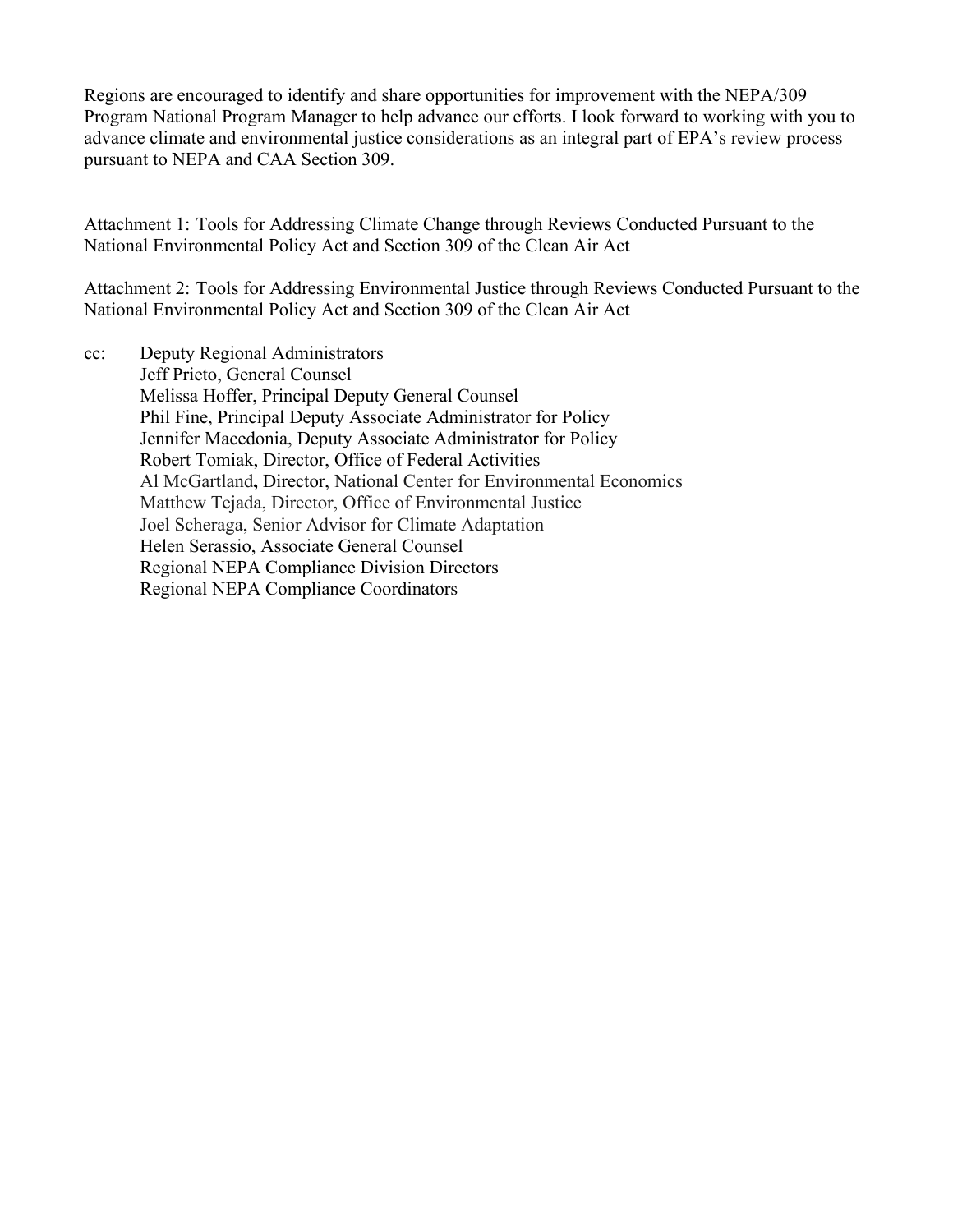ATTACHMENT 1: Tools for Addressing Climate Change through Reviews Conducted Pursuant to the National Environmental Policy Act and Section 309 of the Clean Air Act.

The following tools and additional references on the [EPA NEPA/309 Community SharePoint](https://usepa.sharepoint.com/sites/OECA_Community/NEPA309/SitePages/Home.aspx) site are recommended to assist the EPA staff conducting reviews under NEPA and CAA Section 309. The SharePoint site will be regularly updated as additional tools are identified or developed. Guidance on how to utilize specific tools in the NEPA/309 review will also be developed and included on the NEPA/309 Community SharePoint site.

- CEQ has the following resources available to assist 309 environmental review staff to become familiar with and follow the CEQ NEPA guidance on climate change:
	- o [Consideration of Greenhouse Gases](https://ceq.doe.gov/guidance/ceq_guidance_nepa-ghg.html) (GHG), provides informal guidance and resources to assist federal agencies in their consideration of the effects of GHG emissions and climate change when evaluating proposed federal actions in accordance with NEPA and CEQ Regulations Implementing the Procedural Provisions of NEPA. Consistent with CEQ's Federal Register notice rescinding the 2019 draft GHG Guidance, we recommend using the 2016 Final GHG Guidance as a resource in assessing the disclosure of GHG impacts, alternatives, and climate justice issues in agency NEPA documents, as appropriate and relevant, until updated guidance is issued by CEQ. Updated guidance is forthcoming and will be posted on NEPA/309 Community SharePoint site when available.
	- o [GHG Accounting Tools,](https://ceq.doe.gov/guidance/ghg-accounting-tools.html) a compilation of GHG accounting tools, methodologies, and available reports. To facilitate quick agency assessment of the applicability of the tools to their proposed actions, CEQ categorized the tools, provided a brief description of the methodology of each tool, and explained how each tool can be employed. Additionally, CEQ provided "specific use" examples which are sector-specific cases of application for each individual tool. Also provided is a stable hyperlink to the tool, a homepage that includes additional information and access to the tool, or a technical document with comprehensive information about the tool. Finally, CEQ attempted to call out nuanced aspects of or caveats to working with individual tools, such as hardware requirements, limitations, or new updates to previous editions.
- EPA's [Climate Change Indicators](https://www.epa.gov/climate-indicators) compiles a key set of indicators related to the causes and effects of climate change. These indicators also provide important input to the [National Climate Assessment](https://www.globalchange.gov/nca5) and other efforts to understand and track the science and impacts of climate change. This site also links to other useful resources, such as EPA's GHG [Emissions and Removals](https://www.epa.gov/ghgemissions) which includes a link to EPA's [Inventory of U.S. GHG](https://www.epa.gov/ghgemissions/inventory-us-greenhouse-gas-emissions-and-sinks) Emissions and Sinks, an annual report that provides a comprehensive accounting of total annual U.S. emissions and removals by source, economic sector, and gas going back to 1990 using guidelines provided by the Intergovernmental Panel on Climate Change (IPCC). For this report, EPA uses national energy data, data on national agricultural activities, and other national statistics to provide a comprehensive accounting of total GHG emissions for all man-made sources in the United States.
- EPA's [Climate Change Adaptation Resource Center \(ARC-X\)](https://www.epa.gov/arc-x) is an interactive resource designed to help local governments effectively deliver services to their communities even as the climate changes. Decision makers can create an integrated package of information *tailored specifically to their needs.* Once users select areas of interest, they will find information about the risks posed by climate change to the issues of concern; relevant adaptation strategies; case studies illustrating how other communities have successfully adapted to those risks and tools to replicate their successes; and EPA funding opportunities.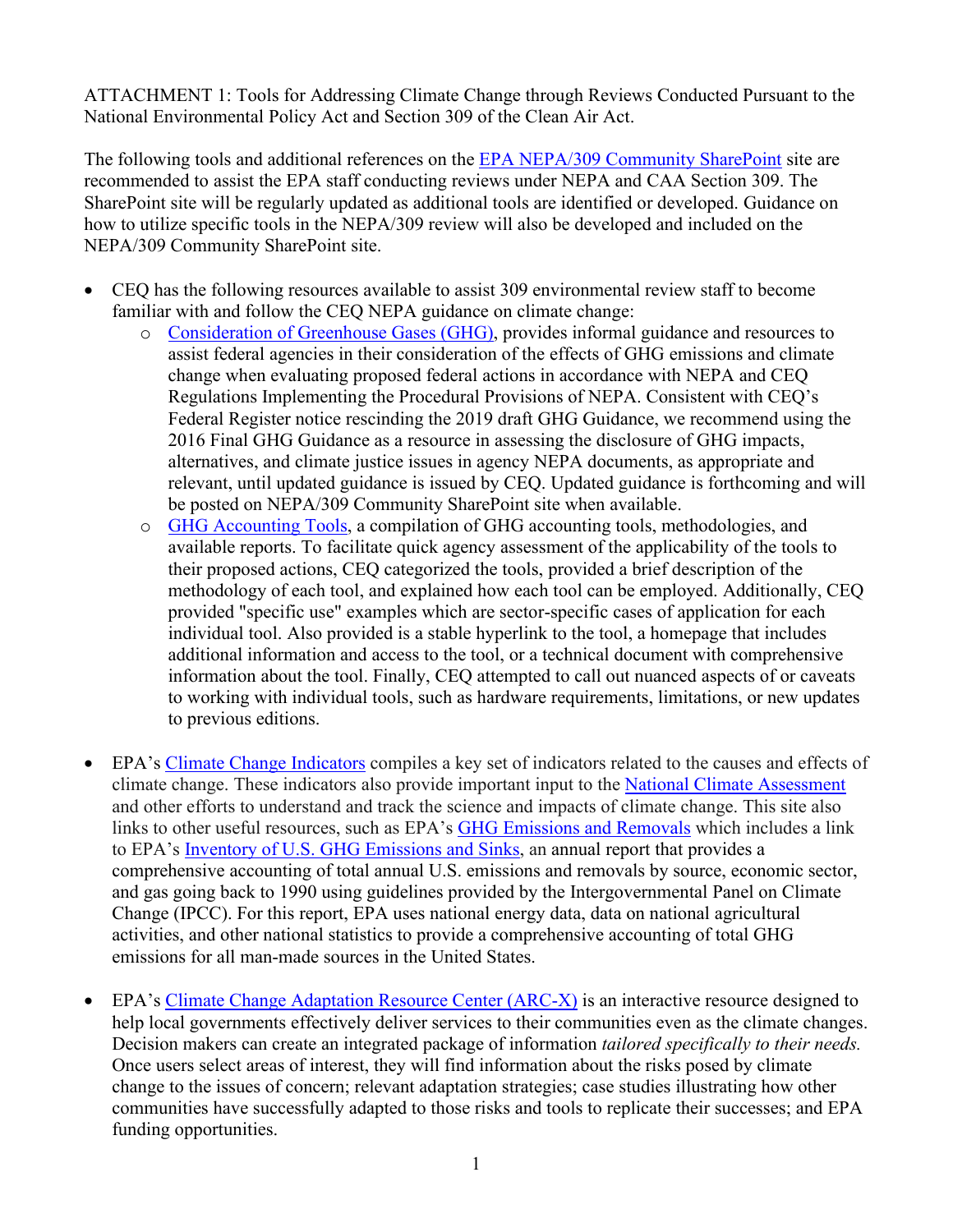- EPA's [Facility Level Information on GHG](https://ghgdata.epa.gov/ghgp/main.do) Tool provides useful information about GHG emissions from large facilities in the U.S. and offers mapping, charting, comparing, and other analysis of facility reported data.
- The [Fourth National Climate Assessment](https://nca2018.globalchange.gov/) provides a comprehensive assessment of the science of climate change and variability and its impacts across the United States, now and throughout this century. The Assessment includes information on regional trends and considerations by various sectors and resource topics and can be helpful when assessing climate resilience issues generally, and the impacts of climate change on communities with environmental justice concerns, in particular. Further guidance on how to utilize these tools as a NEPA/309 reviewer will be posted on the NEPA/309 Community SharePoint. In addition, [EPA's Climate Change and Social Vulnerability](https://www.epa.gov/system/files/documents/2021-09/climate-vulnerability_september-2021_508.pdf)  [in the United States \(September 2021\)](https://www.epa.gov/system/files/documents/2021-09/climate-vulnerability_september-2021_508.pdf) report provides an understanding of the degree to which four socially vulnerable populations—defined based on income, educational attainment, race and ethnicity, and age—may be more exposed to the highest impacts of climate in six categories: Air Quality and Health; Extreme Temperature and Health; Extreme Temperature and Labor; Coastal Flooding and Traffic; Coastal Flooding and Property; and Inland Flooding and Property.
- The [GSA EPA Smart Location Calculator](https://www.slc.gsa.gov/SLC/) is a placed-based GHG estimation tool that enables users to easily evaluate the GHG differences associated with any state or federal facility siting decision. Further guidance on how to utilize these tools as a NEPA/309 reviewer will be posted on the NEPA/309 Community SharePoint.
- [EPA's Smart Location Database](https://www.epa.gov/smartgrowth/smart-location-mapping) is a placed-based tool that contains a number of Census Block Group based variables that quantify locations where infrastructure investments would support reinvestment in neighborhoods with higher rates of walking, biking, transit use and shorter average vehicle trips. While not a direct measure of GHG, this tool provides key variables associated with places that are more GHG efficient. Further guidance on how to utilize these tools as a NEPA/309 reviewer will be posted on the NEPA/309 Community SharePoint.
- EPA continues to encourage lead agencies to monetize impacts of GHG emissions using estimates of the social cost of GHG (SC-GHG), as appropriate. Estimates of the SC-GHG provide potentially useful information relevant to analyzing and disclosing the impacts of a project's GHG emissions.<sup>[5](#page-4-0)</sup> SC-GHG estimates allow analysts to incorporate the societal value of changes in carbon dioxide and other GHG emissions into analyses of actions that have small, or marginal, impacts on cumulative global emissions. Estimates of the social cost of carbon and other GHG (e.g., methane) have been used for over a decade in federal analyses, while acknowledging the uncertainties involved and clearly understanding the need for updates over time to reflect evolving science and economics of climate impacts. A discussion of the SC-GHG estimates used in recent federal analyses can be found in EPA's supporting documents. [6](#page-4-1) Specifically, the estimates used in the benefit cost analysis of the [Revised 2023 and Later Model Year Light-Duty Vehicle GHG Emissions Standards](https://www.epa.gov/regulations-emissions-vehicles-and-engines/proposed-rule-revise-existing-national-ghg-emissions) are the interim SC-GHG estimates that EPA and other agencies are using until an improved estimate of the impacts of climate change can be developed based on the best available science and economics taking into

<span id="page-4-0"></span><sup>&</sup>lt;sup>5</sup> There are two pending court cases challenging the use of the interim SC-GHG estimates. The government's motion to dismiss was granted in *Missouri v. Biden*, 2021 WL 3885590 (E.D. Mo. Aug. 31, 2021), appeal filed, No. 21-3013 (8th Cir.). The Fifth Circuit granted the government's emergency motion for a stay of the district court's preliminary injunction on March 16, 2022, in *Louisiana v. Biden*, No. 22-30087 (5th Cir.).

<span id="page-4-1"></span><sup>6</sup> Recent example EIS comment letters addressing SC-GHG for energy projects can be found at the NEPA/309 Community SharePoint - [NEPA Climate Change Regional Work Group Energy Sector Subsite](https://usepa.sharepoint.com/sites/OECA_Community/NEPA309/ClimateWorkgroup/SitePages/Energy.aspx?source=https%3a//usepa.sharepoint.com/sites/OECA_Community/NEPA309/ClimateWorkgroup/SitePages/Forms/ByAuthor.aspx)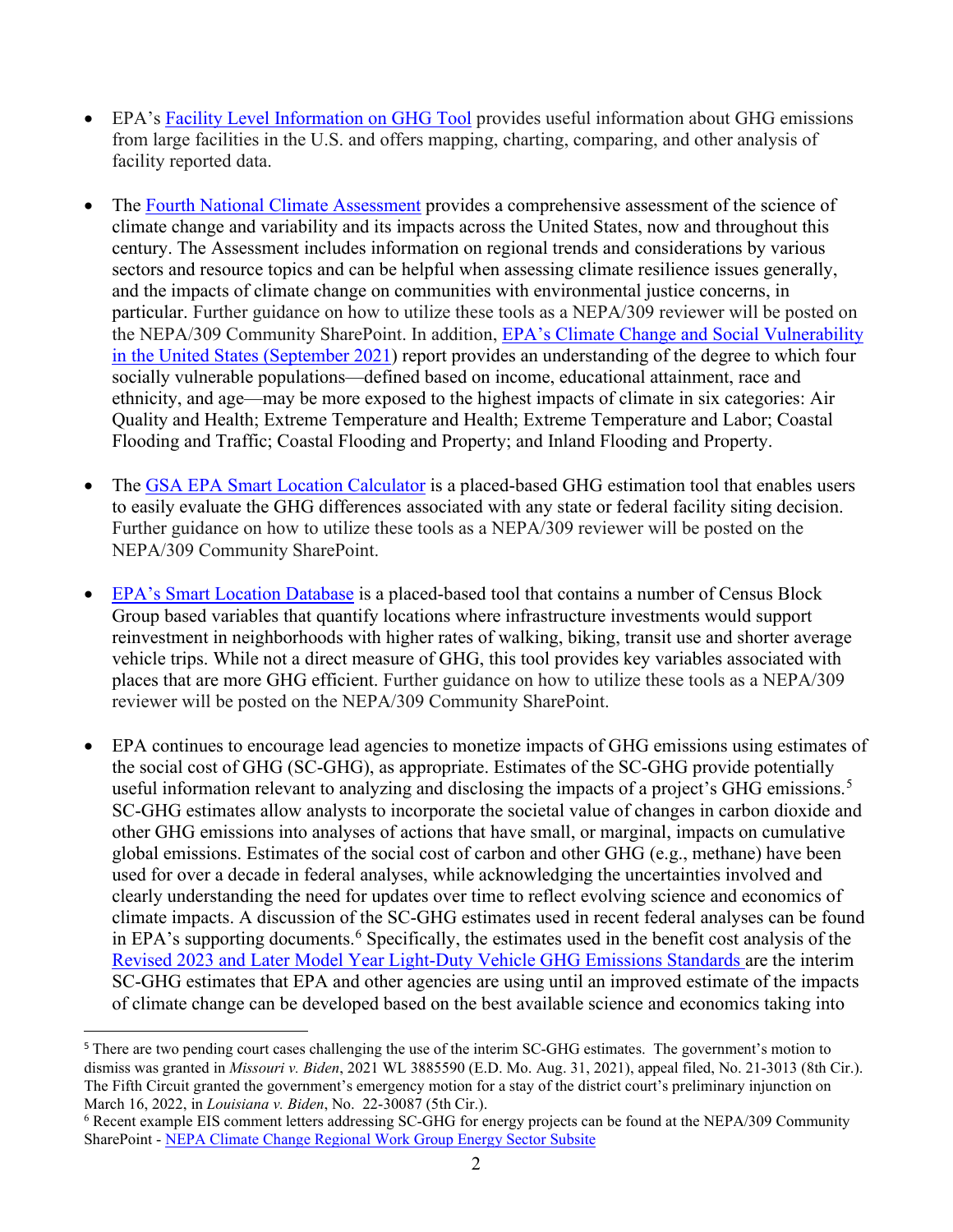consideration recommendations from the National Academies of Sciences, Engineering, and Medicine (National Academies, 2017). Revised 2023 and Later Model Year Light-Duty Vehicle GHG Emissions Standards. Specifically, the estimates used in the benefit cost analysis of the [Revised 2023 and Later Model Year Light-Duty Vehicle GHG Emissions Standards](https://www.epa.gov/regulations-emissions-vehicles-and-engines/proposed-rule-revise-existing-national-ghg-emissions) are the interim SC-GHG estimates that EPA and other agencies are using until an improved estimate of the impacts of climate change can be developed based on the best available science and economics taking into consideration recommendations from the National Academies of Sciences, Engineering, and Medicine (National Academies, 2017).

• If project specific technical assistance is needed from a supporting EPA HQ program office, please contact the [Office of Federal Activities, NEPA Compliance Division Climate Change and Climate](https://usepa.sharepoint.com/sites/OECA_Community/NEPA309/SitePages/FAL%20Contacts.aspx)  [Adaptation Points of Contact.](https://usepa.sharepoint.com/sites/OECA_Community/NEPA309/SitePages/FAL%20Contacts.aspx)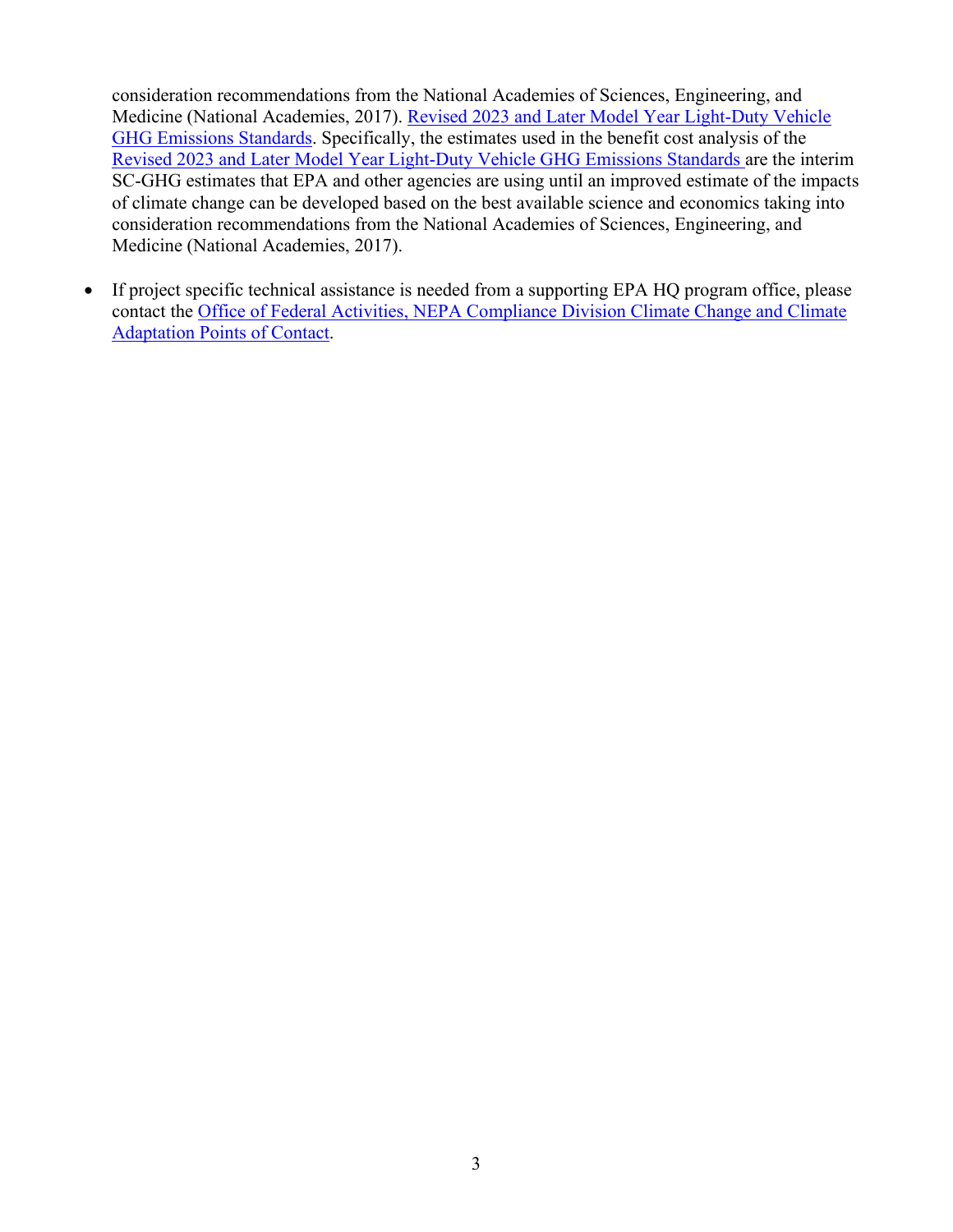ATTACHMENT 2. Tools for Addressing Environmental Justice through Reviews Conducted Pursuant to the National Environmental Policy Act and Section 309 of the Clean Air Act.

The following tools and additional references on the [EPA NEPA/309 Community SharePoint](https://usepa.sharepoint.com/sites/OECA_Community/NEPA309/SitePages/Home.aspx) site are recommended to assist the EPA staff conducting reviews under NEPA and CAA Section 309. The SharePoint site will be regularly updated as additional tools are identified or developed. Guidance on how to utilize specific tools in the NEPA/309 review will also be developed and included on the NEPA/309 Community SharePoint site.

- EPA's [Environmental Justice Consideration in the NEPA Process](https://www.epa.gov/environmentaljustice/environmental-justice-and-national-environmental-policy-act) and Council on Environmental Quality's [Environmental Justice](https://ceq.doe.gov/nepa-practice/justice.html) website provide specific information to address environmental justice issues, including environmental justice policies, and specific NEPA procedures and guidance.
- EPA's [Environmental Justice Legal Tools](https://www.epa.gov/sites/default/files/2015-02/documents/ej-legal-tools.pdf) is a compendium of EPA authorities available to advance environmental justice, and includes a discussion of NEPA and CAA Section 309. The document has been updated. Once finalized for distribution, a link to the update will be included on the NEPA/309 Community SharePoint site.
- EPA's [Technical Guidance for Assessing Environmental Justice in Regulatory Analysis.](https://www.epa.gov/environmentaljustice/technical-guidance-assessing-environmental-justice-regulatory-analysis) This document focuses on the rulemaking process but has useful relevant information to NEPA analysis in terms of how to conduct an Environmental Justice analysis.
- To assist in the evaluation of disproportionately high and adverse effects on communities with environmental justice concerns, consider the following screening tools (which should be groundtruthed/supplemented as needed):
	- o EPA's [EJSCREEN](https://www.epa.gov/ejscreen) as a first step in environmental justice analyses.
	- o Center for Disease Control (CDC)'s [Tracking Network,](https://ephtracking.cdc.gov/) contains data and information on environments and hazards, health effects, and population health.
	- o EPA's [Health Impact Assessment \(HIA\) Resource and Tool Compilation,](https://www.epa.gov/healthresearch/health-impact-assessment-hia-resource-and-tool-compilation) includes tools and resources related to the HIA process and those that can be used to collect and analyze data, establish a baseline profile, assess potential health impacts, and establish benchmarks and indicators for monitoring and evaluation. These resources include literature and evidence bases, data and statistics, guidelines, benchmarks, decision and economic analysis tools, scientific models, methods, frameworks, indices, mapping, and various data collection tools.
	- o EPA's [Air Now](https://www.airnow.gov/) portal, for air quality data.
	- o EPA's [Air Toxic Screening Assessment](https://www.epa.gov/AirToxScreen) , a screening tool to provide communities with information about health risks from air toxics.
	- o CDC's [Social Vulnerability Index,](https://www.atsdr.cdc.gov/placeandhealth/svi/index.html) identifies communities that may need support before, during, or after disasters.
	- o EPA's [NEPAssist,](https://nepassisttool.epa.gov/nepassist/nepamap.aspx) a screening tool that contains environmental and socioeconomic information with national GIS data layers. The application links to EPA's EJSCREEN tool as well.
	- o EPA's [ENVIROFACTS](https://enviro.epa.gov/) and [ENVIROATLAS,](https://www.epa.gov/enviroatlas) which are points of access to a large number of EPA environmental data sets covering, climate, criteria air pollution, air toxics, water pollution, waste sites, toxic releases, enforcement, and more.
	- o EPA's [Facility Level Information on GHG](https://ghgdata.epa.gov/ghgp/main.do) Tool which has an EJ mapping layer that will allow users to view demographic indictor information using census tract information. EPA's GHG Reporting Program (GHGRP) also has an [EJ Demographic Highlights dashboard](https://edap.epa.gov/public/extensions/GHGRP-Demographic-Data-Highlights/GHGRP-Demographic-Data-Highlights.html) to view data on demographic indicators in proximity to GHGRP reporting facilities by industry through interactive maps, graphs, and charts.